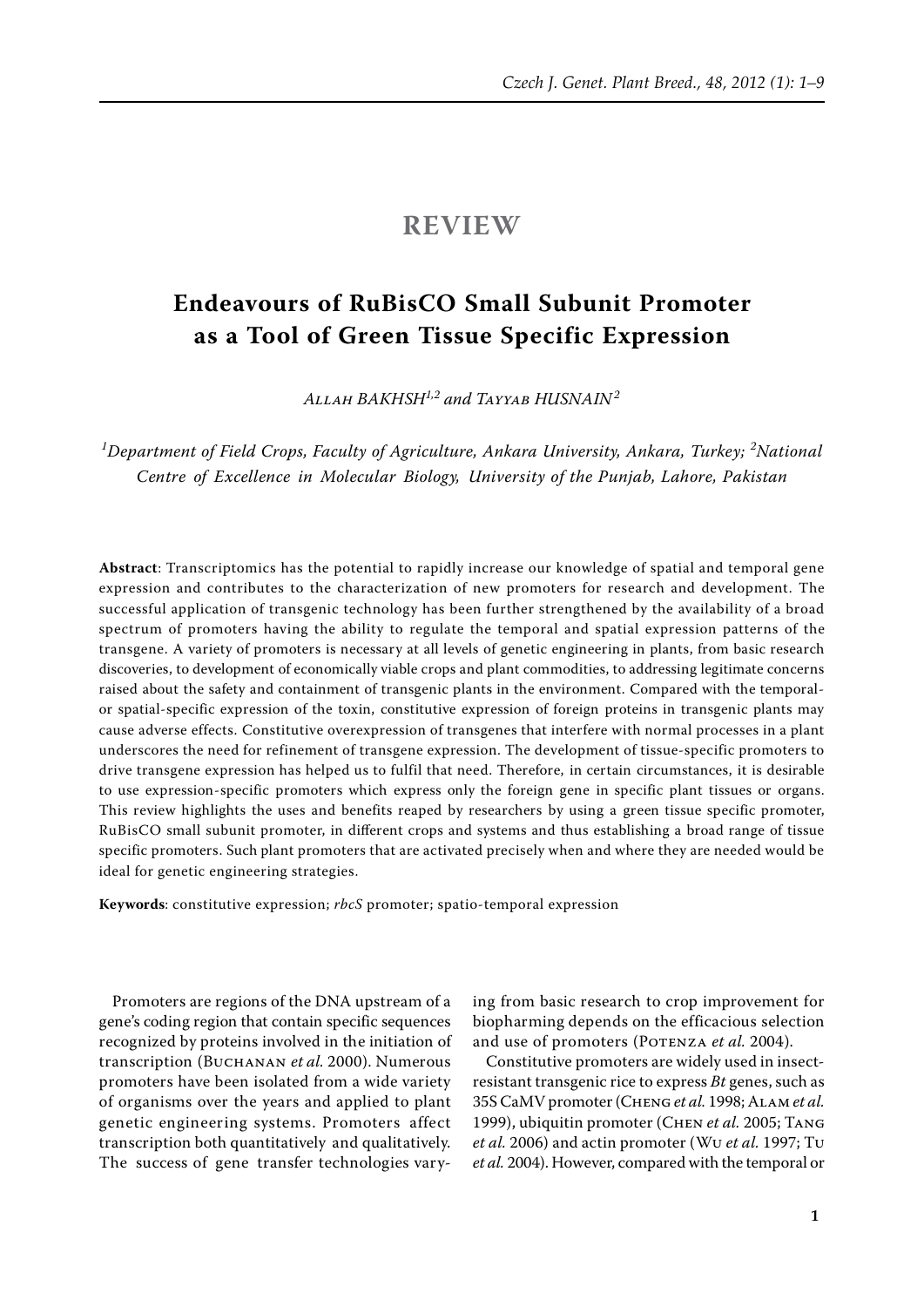spatial specific expression of the toxin, constitutive expression of foreign proteins in transgenic plants may cause adverse effects, such as the metabolic burden imposed on plants by constant synthesis of foreign gene products, and these may increase the potential risk of resistance of the target insects to *Bt*. There is also a concern about the food safety of genetically modified plants (Kuiper *et al.* 2001; Shelton *et al.* 2002; Conner *et al.* 2003).

Constitutive expression can be problematic for several reasons. If a specific transgene is overexpressed at the wrong time in development, in tissues where it is not normally expressed, or at very high levels, it can have unexpected consequences for plant growth and development, and potentially for the environment. For instance, the constitutive expression of signal-transduction 'master-switches' for pathogen resistance can lead to decreased growth (Bowling *et al.* 1994, 1997) or enhanced susceptibility to other pathogens (STUIVER & CUSTERS 2001; Berrocal-Lobo *et al.* 2002). Concerns that the constitutive overexpression of *Bacillus thuringiensis* insect toxins in commodity crop plants will increase targeted insect resistance (Huang *et al.* 1999) have led the Environmental Protection Agency (EPA) to announce rules for resistance management by planting refuges of conventional crops. Therefore, in certain circumstances, it is desirable to use expression-specific promoters which express only the foreign gene in specific plant tissues or organs (Cai *et al.* 2007).

Targeted expression has become particularly important for the future development of value-added crops because the public may more likely accept the 'less intrusive' expression of the transgene. For example, the confinement of an insecticidal transgene product to tissue besieged by insect pests instead of harvestable material could have potentially defused the Starlink corn fiasco (BUCCHINI & Goldman 2002).

The second most common group of promoters after viral promoters for plant biotechnology has come from highly-expressed plant genes, such as those for seed storage proteins, photosynthetic proteins or housekeeping genes, whose mRNAs (messenger RNA) were easily cloned and characterized in all cases (POTENZA *et al.* 2004). Actin, ubiquitin and tubulin gene promoters have all been used in various plant species for expressing transgenes or selectable markers. As sophistication in biotechnology proceeds, the need for more developmentally or environmentally regulated promoters has become evident and considerable effort is going into the discovery of specific tissue or biotic, hormonal or abiotic stress responsive genes and promoters (Potenza *et al.* 2004).

## **RuBisCO small subunit promoter as a green tissue-specific promoter tool**

RuBisCO (ribulose-1,5-bisphosphate carboxylase/oxygenase) is the bifunctional enzyme found in the chloroplasts of plants that catalyzes the initial carbon dioxide fixation step in the Calvin cycle and functions as an oxygenase in photorespiration. In higher plants it consists of eight molecules each of two subunits, a large subunit (LSU) encoded by the chloroplast genome and a small subunit (SSU) polypeptide encoded by the nuclear genome (ELLIS 1981). The SSU polypeptides are formed as precursors containing an amino-terminal extension termed a transit peptide that is involved in the transport of the SSU polypeptide into the chloroplast during which the transit peptide is removed (Figure 1). RuBisCO is the most abundant protein found in plant leaves, representing up to 50% of the soluble proteins. Thus, the SSU promoters and their transit peptides are attractive candidates for expression of genes at high levels in green tissue and for targeting of different proteins into the chloroplast (ELLIS 1981).

In plants, the best-characterized light-inducible genes are members of the *rbcS* (RuBisCO small subunit) multigene family encoding the small subunit of ribulose-1,5-bisphosphate carboxylase. It has been found that promoters from *rbcS* genes contain an intricate assortment of positive and negative regulatory elements that are able to confer light-inducible and tissue-specific expression in transgenic plants (Gilmartin & Chua 1990).

The expression of a member of the multigene family encoding the small subunit (*rbcS*) of ribulose-1,5 bisphosphate carboxylase was examined in various tissues of pea. The *rbcS* gene, *pPS-2.4*, was characterized by DNA sequence analysis and 5' and 3' end mapping of its mRNA transcript. *rbcS* polypeptides were shown to be differentially present in various tissues of light- and dark-grown plants. It was concluded that the *pPS-2.4* gene is expressed in a tissue-specific, light-regulated fashion and that transcriptional controls of individual *rbcS* genes vary (Coruzzi *et al.* 1984).

Kuhlemeier *et al.* (1987) performed deletion analysis of a model *rbcS* promoter (pea *rbcS-3A*).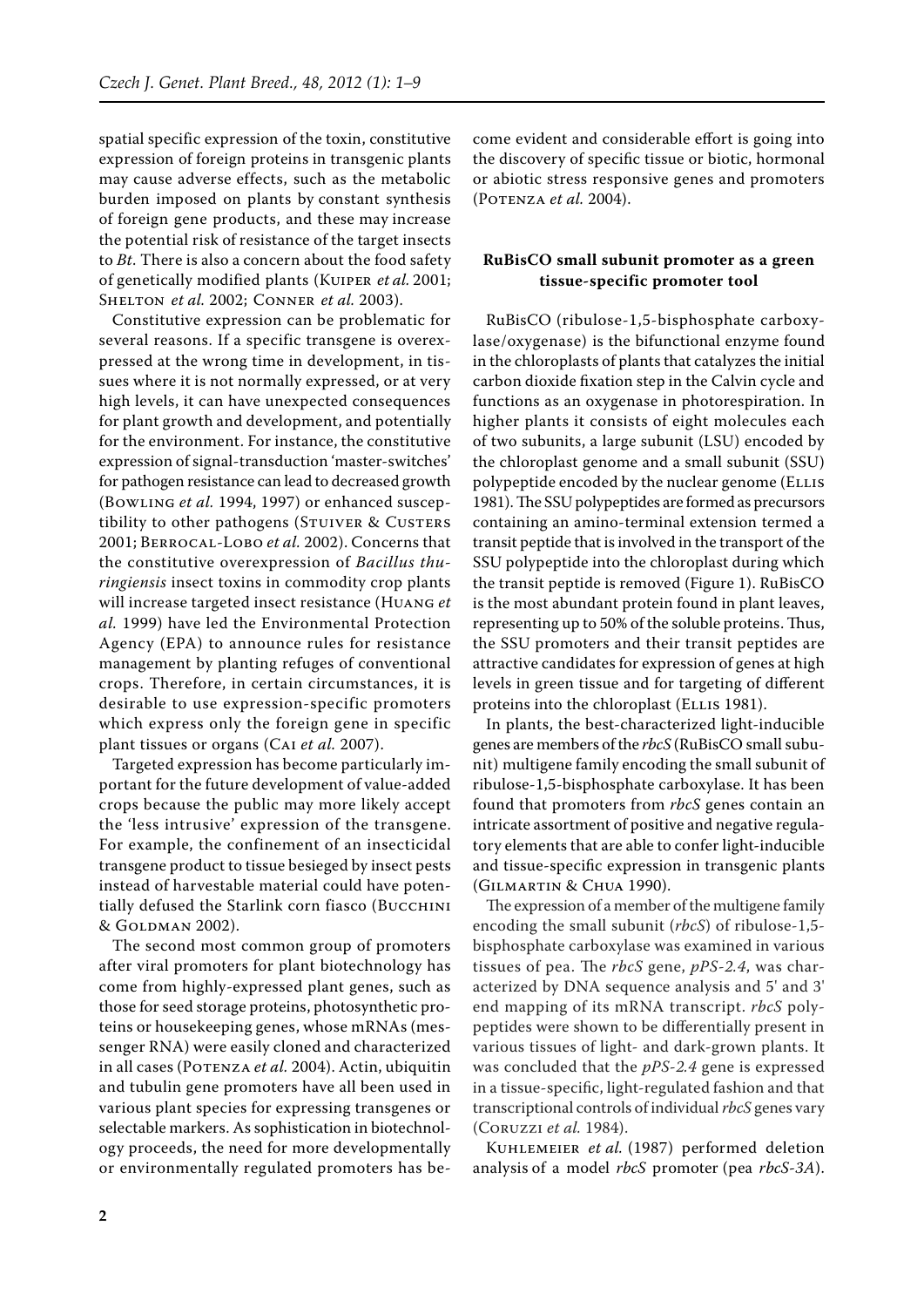

Figure 1. RuBisCo small subunit encoded by the nuclear genome; these nucleus encoded subunits are synthesized as precursors on cytosolic 80S ribosomes and targeted to the chloroplast; adapted from Molecular Cell Biology, a book by Lodish *et al.* (2000)

It revealed redundant light-specific response elements (LREs), which, when removed, greatly reduced light-induced expression. The LRE located between 169 and 2112 bp contained two binding sites for the transcription factor GT-1 (Green *et al.* 1987). These binding sites, labelled box II (2151 to 2136 bp) and box III (2125 to 2114 bp), are both required for transcriptional activation by light (Kuhlemeier *et al.* 1988) (Figure 2).

In another study, the effects of light and development were analysed on *rbcS-3A* expression in transgenic tobacco. Two highly conserved sequences (boxes II and III) around nucleotide position -150 (relative to the transcription initiation site, +1) are required for *rbcS-3A* expression. The sequences upstream and downstream of nucleotide -170 are capable of directing organ-specific and light dependent transcription (Kuhlemeier *et al.* 1988).

*rbcS* is encoded by gene families in most plants. Promoters from one group of these genes contain two *cis-*acting elements, the I-box and the G-box, that are important for tissue-specific expression (Donald & Cashmore 1990; Manzara *et al.* 1991). Analysis of transgenic tomato plants



Figure 2. Nucleotide sequence of pea *rbcS3A* promoter as described by Kuhlemeier *et al.* (1987); two highly conserved sequences (Box I and Box II) around -150 bp related to the transcriptional start site are required for *rbcS3A* expression and sequences at both 5' and 3' of -170 direct light regulated and organ specific expression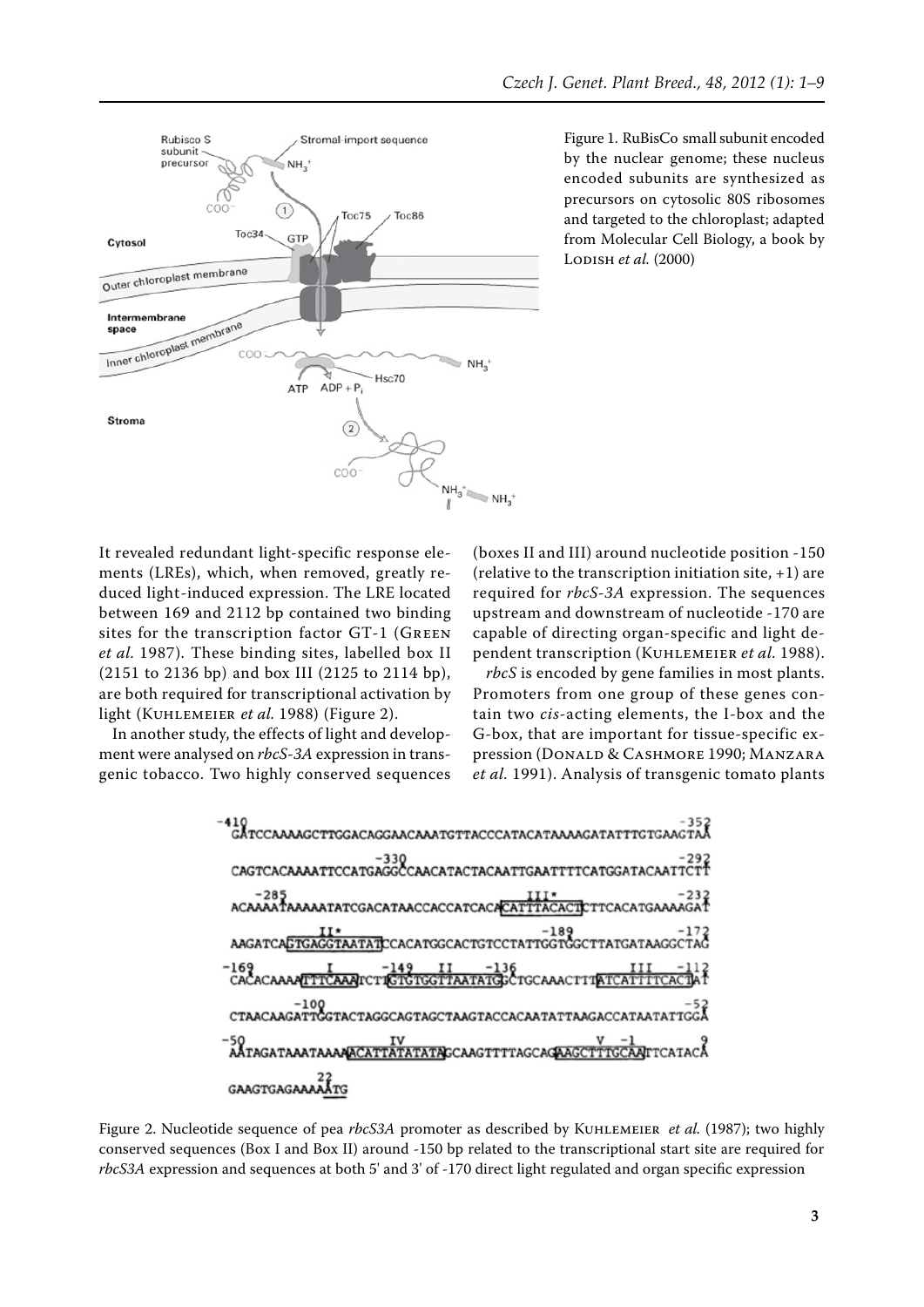expressing an rbcS-promoter/GUS fusion gene confirmed that promoter fragments ranging from 0.6 to 3.0 kb of *rbcS1*, *rbcS2*, and *rbcS3A* genes were sufficient to confer the organ-specific expression pattern (Manzara *et al.* 1993; Meier *et al.* 1995). In these genes, the I-box and G-box are located within -600 to -100 bp upstream of the transcription initiation site. The 560-bp promoter fragment from the cotton *rbcS* gene used to assemble the GUS reporter gene construct includes putative I-box (-287 to -274 base pair) and G-box (-260 to -252 base pair) sequences conferring expression comparable to 35S CaMV promoter (Song *et al.* 2000).

Truncated c*ryIA(b)* gene has been introduced into several cultivars of rice (indica and japonica) by microprojectile bombardment and protoplast system. The expression was driven by two constitutive promoters (35S from CaMV and *actin-1*  from rice) and two tissue specific promoters (pith tissue and PEP carboxylase /PEPC/ for green tissue from maize). The results demonstrated that PEPC in general and 35S in some lines act as strong promoters in c*ryIA(b)* expression. The level of *Bt* protein was generally high in the leaves under the PEPC promoter which was comparable with the levels of a few high *Bt* protein plants with the 35SP or actin-1 promoter (DATTA et al. 1998).

The expression of the modified gene for a truncated form of the *cryIA(c)* gene, encoding the insecticidal portion of the lepidopteran-active *cryIA(c)* protein from *Bacillus thuringiensis* var. *kurstaki* (*B.t.k.*) HD73, under control of the *Arabidopsis thaliana* ribulose-l,5-bisphosphate carboxylase (RuBisCO) small subunit *atsiA* promoter with and without its associated transit peptide was analysed in transgenic tobacco plants. The examination of leaf tissue revealed that the *atslA* promoter with its transit peptide sequence fused to the truncated *cryIA(c)* protein provided a 10-fold to 20-fold increase in *cryIA(c)* mRNA and protein levels compared to gene constructs in which the cauliflower mosaic virus 35S promoter with a duplication of the enhancer region (CaMV-En35S) was used to express the same *cryIA(c)* gene (Wong *et al.* 1992).

Fujimoto *et al.* (1993) developed insect resistant rice by introducing a truncated δ-endotoxin gene, *cryIA(b)* of *Bacillus thuringiensis* (*B.t.*) driven by a green tissue specific promoter (*rbcS*). Transgenic plants efficiently expressed the modified *cryIA(b)* gene at both mRNA and protein levels. The transformed plants had nearly 0.05% toxin of the total

soluble leaf protein and showed good resistance to the rice leaf folder (*Cnaphalocrosis medinalis* L.) and yellow stem borer (*Chilosuppressalis* sp).

Song *et al.* (2000) isolated two promoters. These promoters were *Gh-sp*, derived from a seed protein gene, and *Gh-rbcS*, obtained from a nuclear encoded chloroplast gene. These two promoters fused separately to GUS gene were transferred into cotton (*Gossypium hirsutum* L. cv. Coker 312) by *Agrobacterium-*mediated transformation. Transgenic plants from  $T_{0}$  generation were analysed for expression of the GUS reporter gene in different tissues and developmental stages of cotton. Qualitative and quantitative analyses indicated the *GUS* gene driven by the *Gh-sp* promoter was expressed only during seed maturation, beginning approximately 25 days post-anthesis. The expression of the *GUS* reporter gene driven by the *Gh-rbcS* promoter was detected in leaf tissue of transgenic plants. Levels of GUS expression in leaves of *Gh-rbcS/GUS* transgenic plants were comparable to those of transgenic cotton plants containing a *GUS* gene construct controlled by the CaMV 35S promoter.

GITTINS *et al.* (2000) studied the ability of heterologous RuBisCO small-subunit gene promoters, *RbsS3CP* (0.8 kbp) from tomato (*Lycopersicon esculentum* Mill.) and *SRS1P* (1.5 kbp) from soybean (*Glycine max*) to drive the expression of the β-glucuronidase (*GUS*) marker gene in apple (*Malus pumila* Mill.). Transgenic lines of cultivar were produced by *Agrobacterium*-mediated transformation and the levels of GUS expression in the vegetative tissues of young plants were compared with those produced using the cauliflower mosaic virus (CaMV) 35S promoter. The heterologous SSU promoters were active primarily in the green vegetative tissues of apple. The mean GUS activity in the leaf tissue of the SSU promoter transgenics was approximately half that of plants containing the CaMV 35S promoter. Histochemical analysis demonstrated that GUS activity was localized to the mesophyll and palisade cells of the leaf.

The regulatory 5' and 3' non-translated regions of *rbcS1* were engineered to drive the heterologous expression of various genes. The homologous *rbcS1* cassette resulted in a β-glucuronidase accumulation of 0.88% of total soluble protein in *Chrysanthemum morifolium*. In tobacco (*Nicotiana tabacum* L.), the *gusA* expression reached 10% of total soluble protein. The population mean of 2.7% was found to be 7 to 8 fold higher than for the commonly used cauliflower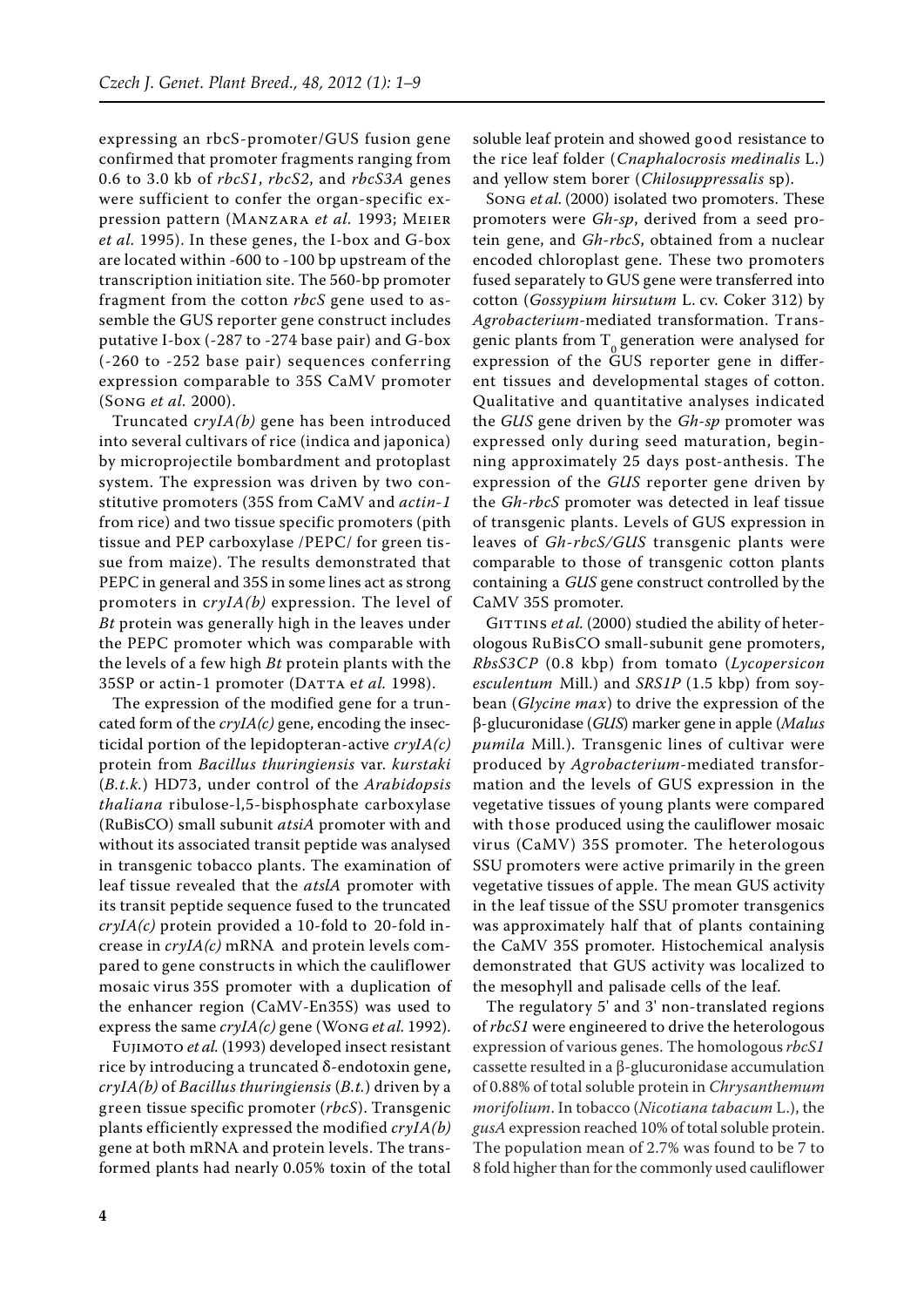mosaic virus (CaMV) 35S promoter (population mean 0.34%). The *RbcS1*-driven expression of sea anemone equistatin in potato (*Solanum tuberosum* L.) and potato cystatin in tomato (*Lycopersicon esculentum* Mill.) yielded maximum levels of 3–7% of total soluble protein. The results demonstrated that the compact 2-kb *rbcS1* expression cassette provides a novel nuclear transformation vector that generates plants with expression levels of up to 10% of total protein (ОUTCHKOUROV et al. 2003).

BARANSKI and PUDDEPTHAT (2004) compared five heterologous promoters fused to β-glucuronidase gene to evaluate their influence on the localization of GUS activity in cauliflower (*Brassica oleracea* var. *botrytis*) tissues: roots, leaves, petioles and curds. A constitutive promoter CaMV 35S and four tissue specific promoters were used: *extAP* (extensin A, targeting root tissue in rape 1.0 kbp), *PsMTAP* (metallothionein-like, targeting root tissue in pea 0.8 kbp), *RbcS3CP* (ribulose-1,5 bisphosphate carboxylase/oxygenase small subunit from tomato 0.8 kbp) and *SRS1P* (ribulose-1,5 bisphosphate carboxylase/oxygenase small subunit from soybean, 1.5 kbp), and introduced into cauliflower seedling explants using *Agrobacterium rhizogenes* mediated transformation. Quantitative and histochemical GUS assays confirmed the tissue specific GUS expression. It was found that the *extAP* promoter was the most active in petioles but it also caused a significant GUS expression in curds. In the case of *PsMTAP* promoter, GUS activity was hardly observed in curd and limited only to its epidermis. *RbcS3CP* and *SRS1P* promoters controlled a similar expression of the *GUS* gene in plant parts except for curd where *RbcS3CP* was almost inactive.

A 5'-upstream regulation region of the rice RuBisCO small subunit gene was cloned from the Chinese cultivar Wuyunjing 8, and its sequences were confirmed by comparison with the known genome sequences of both japonica and indica rice. The cloned *rbcS* promoter was fused to the 5'-upstream of the GUS (β-glucuronidase) coding region in a binary vector, and was introduced into rice by *Agrobacterium*-mediated transformation. The results of both histochemical staining and quantitative analysis of GUS activity showed that the expression level of GUS fusion gene was significantly stronger in leaf blade and sheath than in other organs of transgenic rice plants, and the GUS activity was restricted to the mesophyll cells of leaf tissue, which showed that the rice *rbcS* promoter could control not only the tissue- but also the cell-specific expression of foreign genes in transgenic rice. Transgene expression regulated by the rice *rbcS* promoter in transgenic rice is significantly enhanced by light induction. The rice *rbcS* promoter might be very useful for the expression of target genes in transgenic rice, with particularly high efficiency in leaf tissues (Liu *et al.* 2005).

PANGULURI *et al.* (2005) isolated green tissuespecific promoters of the *rbcS* gene family from pigeon pea (*Cajanus cajan* L.) and transformed tobacco plants with *uidA* gene encoding betaglucuronidase controlled by *rbcS* promoter. The results clearly showed that this promoter was as strong as the pea rbcS3A promoter that was characterized earlier. Sequence homology studies with pea *rbcS3A* promoter, especially the region (boxes I and III) that is required for *rbcS3A* expression, showed more than 50% divergence. In contrast, this pigeon pea promoter sequence was more similar to that of spinach and rice *rbcS* promoters.

Zheng *et al.* (2005) applied *Agrobacterium*mediated genetic transformation to produce beet armyworm (*Spodoptera exigua* Hubner) resistant tropical shallots (*Allium cepa* L. group Aggregatum). *Cry1ca* or *H04* hybrid gene from *Bacillus thuringiensis*, driven by *Chrysanthemum rbcS* promoter, along with the hygromycin phosphotransferase gene (*hpt*) driven by the CaMV 35S promoter, was used for genetic transformation. Molecular analysis confirmed the integration and expression of foreign genes. The amount of *cry1ca* expressed in transgenic plants was higher than the expression levels of *H04* (0.39 vs. 0.16% of the total soluble leaf proteins, respectively). There was a good correlation between protein expression and beet armyworm resistance.

Amarasinghe *et al.* (2006) isolated the *rbcS* promoter from *Gossypium hirsutum* L. cv. Coker 315 and transformed *Arabidopsis* and cotton with GUS reporter gene linked with the isolated *rbcS* promoter to determine its expression level. They reported that *rbcS* had the highest expression throughout the vegetative and reproductive stages. Histochemical results in  $T<sub>2</sub>$  lines revealed that cotyledons and leaves had a very high expression of the *GUS* gene. The roots had hardly any detectable GUS expression. Young stem and young floral buds also had low levels of GUS expression. In mature open flowers, staining was observed in the green bract surrounding the flower, in the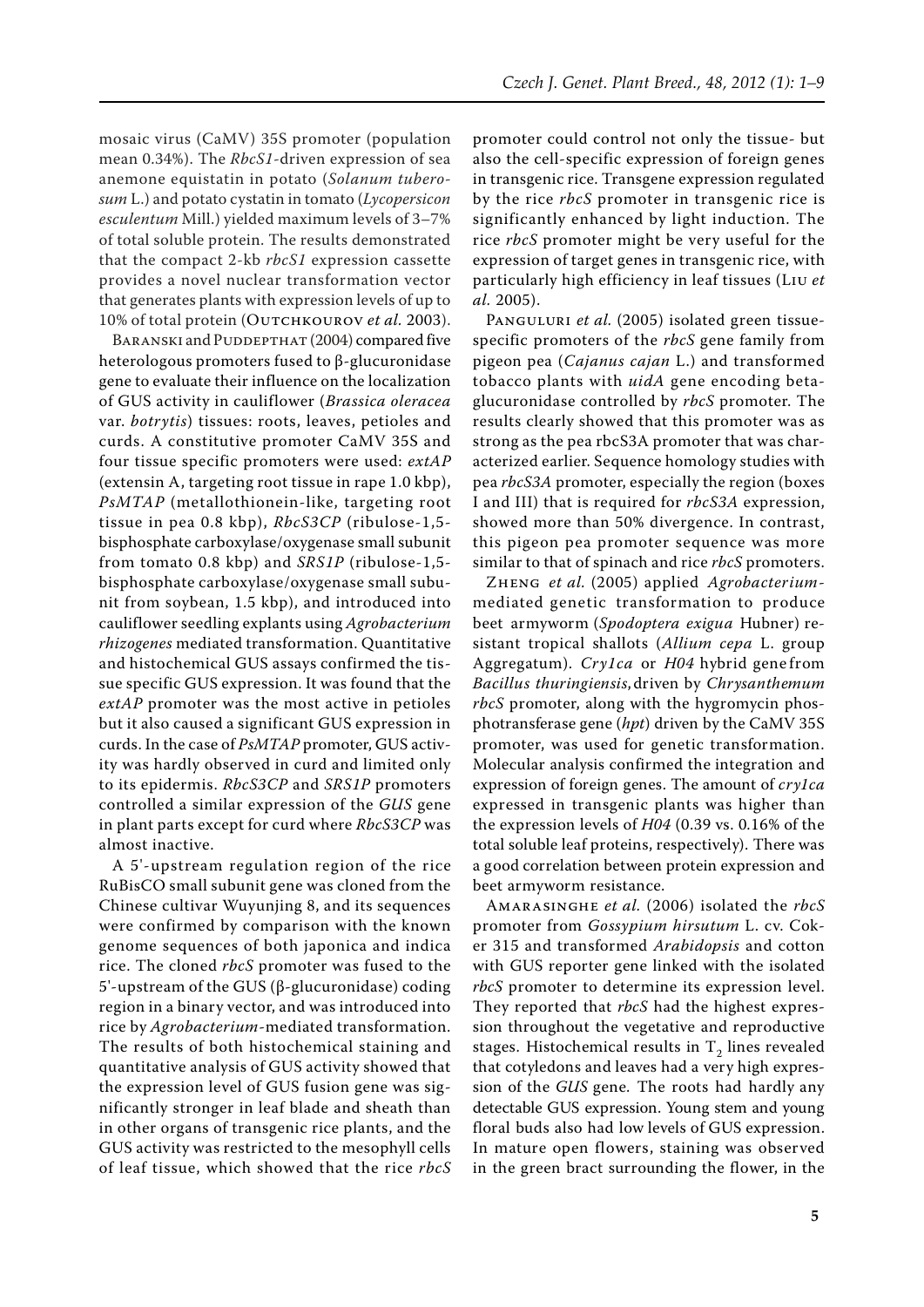green ovary wall and in the stigma, and in pollen, but not in ovules.

LEE *et al.* (2006) reported the integration and expression of the c*ry1A(b)* insecticidal gene under *rbcS* promoter in transformed oil palm. A biolistic method was used to transform immature embryos (IEs) of oil palm. More than 700 putative transformed IEs from independent transformation events were generated. Transient transformation efficiency of 81–100% was reached. The presence of c*ry1A(b)* mRNA transcripts showed that it is fully functional in oil palm, at the transcriptional level.

ANISIMOV *et al.* (2007) studied the activity of the highest expressing RuBisCO small subunit promoters (*prbcS*) from the cotyledons of germinating seedlings of *Brassica rapa* var. oleifera and *Nicotiana tabacum* plants that were transformed using an *Agrobacterium*-mediated transformation strategy to drive high-level and preferably stage-specific transgenic protein expression in plants. The mRNA levels of rbcS and of GUS were quantified in transformed plants. The results demonstrated that the most active promoter in seedlings under native conditions was also the most active in transgenic constructs at the same stage of plant development.

Two truncated versions of *prbcS-2* (360 bp and 624 bp), a full version of *prbcS-2* (1.6kb) and 35S CaMV promoter, were fused to the *gusA* gene to determine a minimal length of the most active promoter in transgenic tobacco plants after *Agrobacterium* transformation. GUS protein expression was determined quantitatively in recovered shoots by an enzymatic assay *in vitro*. GUS expression levels under both truncated *prbcS* versions did not differ significantly from each other; however, it appeared to be more than fourfold lower than that of GUS under the 1.6-kb *prbcS-2* promoter, while being higher than the 35S-GUS expression (Anisimov *et al.* 2007).

RuBisCO contents were substantially increased in rice (*Oryza sativa* L.) plants after *Agrobacterium*mediated transformation with the rice *rbcS* sense gene under the control of the rice *rbcS* promoter. The primary transformants were screened for the ratio of RuBisCO to leaf-N content, and the transformants with > 120% of wild-type levels of RuBisCO were selected. In the progeny of the selected lines of transformants, the mRNA levels of one member of the *rbcS* gene family were increased from 3.9 to 6.2-fold, whereas those of other members of the *rbcS* gene family were unchanged. The total levels of *rbcS* mRNA were increased from 2.1- to 2.8-fold. The levels of *rbcL* mRNA were increased from 1.2- to 1.9-fold. RuBisCO protein content was significantly increased by 30% on a leaf area basis (Suzuki *et al.* 2007)

Cai *et al.* (2007) isolated a tissue specific promoter (*PD54O*) from rice and used it to drive the expression of *cry1Ac* encoding *Bacillus thuringiensis* endotoxin against rice leaf-folders. No *cry1Ac*  protein was found in endosperm or embryo. A reporter gene regulated by a series of truncated *PD54O* showed various tissue-specific expression patterns.

Suzuki *et al.* (2009) reported that four out of five members of the *rbcS* multigene family (*OsrbcS2-Os rbcS5*) were highly expressed in leaf blades of rice (*Oryza sativa* L.) irrespective of plant growth stage, whereas the accumulation of all *rbcS* mRNAs in leaf sheaths, roots and developing spikelets was quite low. A highly positive correlation was observed between total *rbcS* and *rbcL* mRNA levels and RuBisCO content at their maxima, irrespective of tissues and growth stage. The results indicated that the total *rbcS* mRNA levels may be a primary determinant for maximal RuBisCO protein content and that the RuBisCO gene expression is well coordinated through the whole life of rice.

The insect resistant gene *cry1c* under rice *rbcS* promoter was transformed in the Zhonghua 11 cultivar of rice (*Oryza sativa* L. sp. *japonica*) via *Agrobacterium*-mediated transformation to confer resistance to yellow stem borer (*Tryporyza incertulas* Walker), striped stem borer (*Chilo suppressalis*  Walker) and leaf folder (*Cnaphalocrocis medinalis*  Guenec). An elite transgenic line RJ5 was selected which possessed high resistance to leaf folders and stem borers and had a very good agronomic performance. The levels of *cry1c* remained undetectable in the endosperm. It was noted as only 2.6 ng/g in the endosperm (Ye *et al.* 2009).

The synthetic truncated *cry1Ac* gene was linked to the rice *rbcS* promoter and its transit peptide sequence (*tp*) and was transformed in rice using an *Agrobacterium*-mediated transformation method. The use of the *rbcS-tp* sequence increased the *cry1Ac* transcript and protein levels by 25- and 100-fold, respectively, with the accumulated protein in chloroplasts comprising up to 2% of the total soluble proteins. The high level of *cry1Ac*  expression resulted in high levels of plant resistance to three common rice pests, rice leaf folder, rice green caterpillar, and rice skipper, as evidenced by insect feeding assays. Transgenic plants were also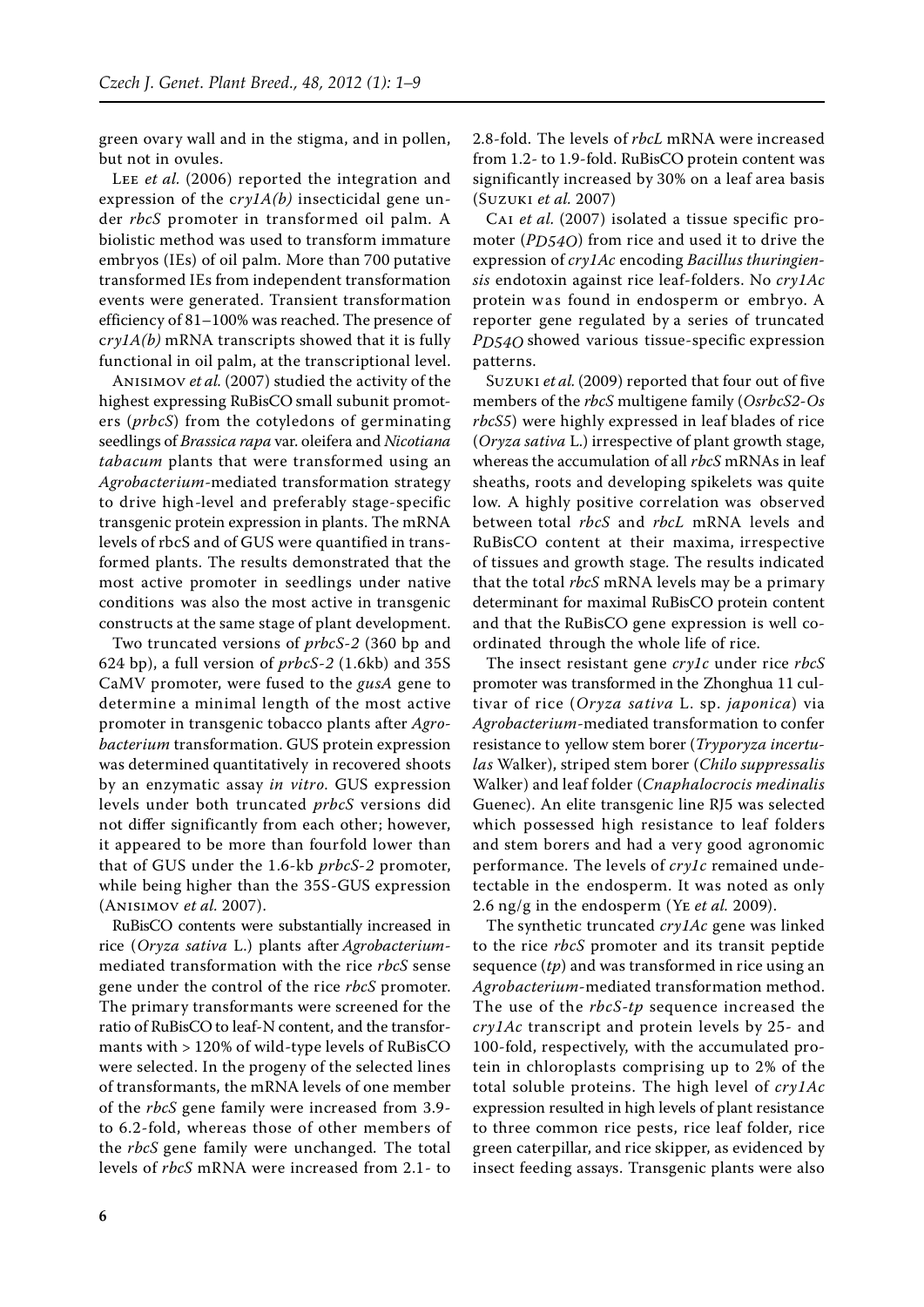evaluated for resistance to natural infestations by rice leaf folder under field conditions. Throughout the entire period of plant growth, the transgenic plants showed no symptoms of damage, whereas non-transgenic control plants were severely damaged by rice leaf folders (Kim *et al.* 2009).

A gradual decline in insecticidal gene (*cry1Ac*) expression was observed in advance cotton lines along with the age of plant (Bakhsh *et al.* 2010, 2011a). In order to combat the variation in insecticidal gene expression, *rbcS* promoter was isolated from *Gossypium arboreum* var. 786. The promoter was fused with the insecticidal gene *cry1Ac* to confer resistance in cotton (*Gossypium hirsutum*) against lepidopteran pests, especially American boll worm. The local cotton variety NIAB-846 was transformed using this construct via *Agrobacterium tumefaciens* strain LB4404. The same cotton variety was transformed with another construct pk2Ac harbouring *cry1Ac* under 35S promoter. The comparative study for insecticidal gene expression in Rb-Ac plants (transformed with *cry1Ac* driven by *rbcS* promoter) and pk2Ac plants (transformed with *cry1Ac* driven by 35S promoter) showed that *rbcS* is an efficient promoter to drive the expression of *cry1Ac* gene in green parts of cotton plants as compared to 35S promoter (Bakhsh 2011b).

SCHAART *et al.* (2011) cloned promoter and terminator sequences of an apple (*Malus* × *domestica*) ribulose biphosphate carboxylase small subunit gene (*MdRbcS*) to test the regulatory activity of the isolated promoter and terminator sequences in transgenic tobacco. The *MdRbcS* promoter itself seemed to be less strong than the CaMV35S promoter when both were used in combination with the *nos* terminator. However, the combination of the promoter and terminator of *MdRbcS* was able to drive *GUS* gene to similar expression levels as the reference construct with CaMV35S promoter and nos terminator. It is concluded that the combination of the *MdRbcS* promoter and terminator is a suitable regulatory sequence set for the expression of transgenes to a high level in plants and for intragenesis in apple specifically.

### **CONCLUSION**

New technologies from transcriptomics via proteomics to genome sequencing projects will open up new approaches to the isolation of promoters tailored to answer specific questions in research or create new transgenic crops and products to feed and help the people in the world. Indeed, transcriptomics has the potential to rapidly increase our knowledge of spatial and temporal gene expression and lead to new promoters for research and development. Additionally, the expanding field of bioinformatics will lead to computational analysis of primary structure and function of single promoters, helping define enhancer function and relationships with other conserved motifs in the genome *in silico*. Because only a small portion of an organism's genome is actually composed of transcribed sequences, there is a large, untapped resource of promoter sequences to be studied that can help us to focus on global views of the evolutionary relationship within and across species.

### **References**

- Alam M.F., Datta K., Abrigo E., Oliva N., Tu, J., VIRMANI S.S., DATTA S.K. (1999): Transgenic insectresistant maintainer line (IR68899B) for improvement of hybrid rice. Plant Cell Reports, **18**: 572–575.
- Amarasinghe B.H.R., Nitschke E.F., Wu Y., Udall J.A., Dennis E.S., Constable G., Llewellyn D.J. (2006): Genomic approaches to the discovery of promoters for sustained expression in cotton (*Gossypium hirsutum* L.) under field conditions: expression analysis in transgenic cotton and *Arabidopsis* of a RuBisCO small subunit promoter identified using EST sequence analysis and cDNA microarrays. Plant Biotechnology, **23**: 437–450.
- Anisimov A., Koivu K., Kanerva A., Kaisalainen S., Juntunen K., Kuvshinov V. (2007): Cloning of new RuBisCO promoters from *Brassica rapa* band determination of their activity in stably transformed *Brassica napus* and *Nicotiana tabacum* plants. Molecular Breeding, **19**: 241–253.
- Bakhsh A., Rao A.Q., Shahid A.A., Husnain T., Riazuddin S. (2010): CaMV 35S is a developmental promoter being temporal and spatial in expression pattern of insecticidal genes (*cry1ac* & *cry2a)* in cotton. Australian Journal of Basic and Applied Science, **4**: 37–44.
- Bakhsh A., Shahzad K., Husnain T. (2011a): The variation in the spatio-temporal expression of insecticidal genes in cotton. Czech Journal of Genetics and Plant Breeding, **47**: 1–9.
- BAKHSH A., SIDDIQUE S., HUSNAIN T. (2011b): A molecular approach to combat spatio-temporal variation in insecticidal Gene (*cry1Ac*) expression in cotton. Euphytica, **183**: 65–74.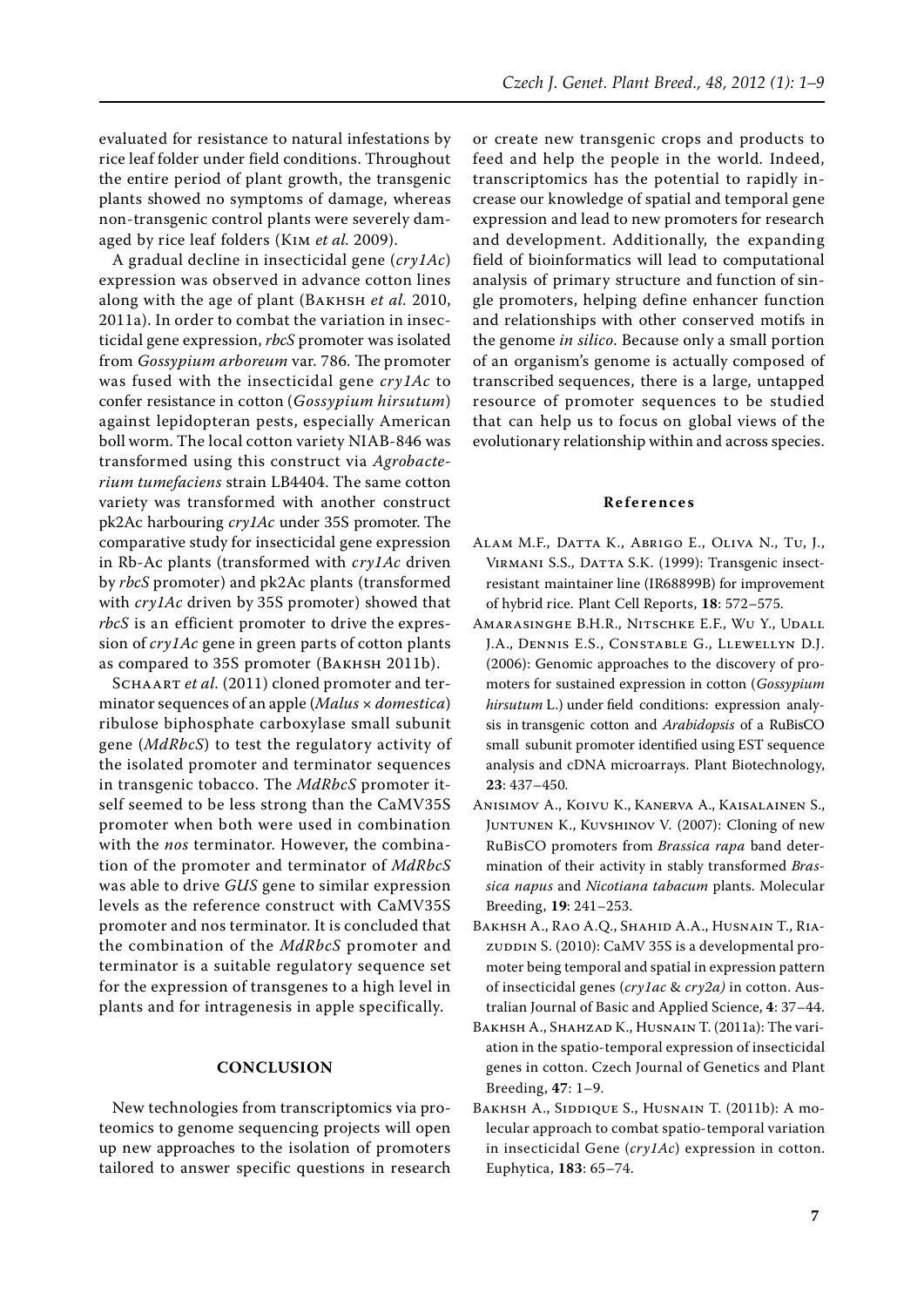- BARANSKI R., PUDDEPHAT I.J. (2004): Tissue specific expression of ß-glucuronidase gene driven by heterologous promoters in transgenic cauliflower plants. Acta Physiologiae Plantarum, **26**: 307–315.
- Berrocal-Lobo M., Molina A., Solano R. (2002): Constitutive expression of *Ethylene-Response-Factor1* in *Arabidopsis* confers resistance to several necrotrophic fungi. Plant Journal, **29**: 23–32.
- Bowling S.A., Guo A., Cao H., Gordon A.S., Klessig D.F., Dong X. (1994): A mutation in *Arabidopsis* that leads to constitutive expression of systemic acquired resistance. Plant Cell, **6**: 1845–1857.
- Bowling S.A., Clarke J.D., Liu Y., Klessig D.F., Dong X. (1997): The cpr5 mutant of *Arabidopsis* expresses both NPR1-dependent and NPR1-independent resistance. Plant Cell, **9**: 1573–1584.
- BUCCHINI L., GOLDMAN L.R. (2002): Starlink corn: a risk analysis. Environmental Health Perspectives, **110**: 5–13.
- Buchanan B.B., Gruissem W., Jones R.L. (2000): Biochemistry and Molecular Biology of Plants. American Society of Plant Biologists, Rockville, 340–342.
- Cai M., Wei J., Li X.H., Xu C.G., Wang S.P. (2007): A rice promoter containing both novel positive and negative cis-elements for regulation of green tissue-specific gene expression in transgenic plants. Plant Biotechnology Journal, **5**: 664–674.
- Coruzzi G., Broglie R., Edwards C., Chua N.H. (1984): Tissue-specific and light-regulated expression of a pea nuclear gene encoding the small subunit of ribulose-1,5-bisphosphate carboxylase. EMBO Journal, **3**: 1671–1679.
- Chen H., Tang W., Xu C.G., Li X.H., Lin Y.J., Zhang Q.F. (2005): Transgenic indica rice plants harboring a synthetic *Cry2A* gene of *Bacillus thuringiensis* exhibit enhaced resistance against rice lepidopteran pests. Theoretical and Applied Genetics, **111**: 1330–1337.
- Cheng X., Sardana R., Kaplan H., Altosaar I. (1998): *Agrobacterium tumefaciens*-transformed rice plants expressing synthetic *cryIAb* and *cryIAc* genes are highly toxic to striped stem borer and yellow stemborer. Proceedings of National Academy of Sciences, **95**: 2767–2772.
- Conner A.J., Glare T.R., Nap J.P. (2003): The release of genetically modified crops into the environment. Part II. Overview of ecological risk assessment. Plant Journal, **33**: 19–46.
- Datta K., Vasquez Z., Tu J., Torrizo L., Alam M.F., Oliva N., Abrigo E., Khush G.S., Datta S.K. (1998): Constitutive and tissue-specific differential expression of the *cryI(A)b* gene in transgenic rice plants conferring resistance to rice insect pests. Theoretical and Applied Genetics, **97**: 20–30.
- Donald R.G., Cashmore A.R. (1990): Mutation of either G box or I box sequences profoundly affects expres-

sion from the *Arabidopsis* rbcS-1A promoter. EMBO Journal, **9**: 1717–1726.

- Ellis R.J. (1981): Chloroplast proteins: Synthesis, transport, and assembly. Annual Review of Plant Physiology, **32**: 111–137.
- Fujimoto H., Itoh K., Yamamoto M., Kyozuka J., Shimamoto K. (1993): Insect resistant rice generated by introduction of a modified δ-endotoxin gene of *Bacillus thuringiensis.* Biotechology, **11**: 1151–1155.
- Gilmartin P.M., Chua N.H. (1990): Spacing between GT-1 binding sites within a light-responsive element is critical for transcriptional activity. Plant Cell, **2**: 447–455.
- Gittins J.R., Pellny T.K., Hiles E.R., Rosa C., Biricolti S., James D.J. (2000): Transgene expression driven by heterologous ribulose-1,5-bisphosphate carboxylase/ oxygenase small subunit gene promoters in the vegetative tissues of apple (*Malus pumila* Mill.). Planta, **210**: 232–240.
- Green P.J., Kay S.A., Chua N.H. (1987): Sequence-specific interactions of a pea nuclear factor with lightresponsive elements upstream of the *rbcS-3A* gene. EMBO Journal, **6**: 2543–2549.
- Huang F., Buschman L.L., Higgins R.A., Mcgaughey W.H. (1999): Inheritance of resistance to *Bacillus thuringiensis* toxin (Dispel ES) in the European corn borer. Science, **284**: 965–967.
- Kim E.H., Suh S.C., Park B.S., Shin K.S., Kweon S.J., Han E.J., Park S.H., Kim Y.S., Kim J.K. (2009): Chloroplast- targeted expression of synthetic *Cry1Ac* in transgenic rice as an alternative strategy for increased pest protection. Planta, **230**: 397–405.
- Kuhlemeier C., Fluhr R., Green P.J., Chua N.H. (1987): Sequences in the pea *rbcS-3A* gene have homology to constitutive mammalian enhancers but function as negative regulatory elements. Genes and Developments, **1**: 247–255.
- Kuhlemeier C., Cuozzo M., Green P., Goyvaerts E., WARD K., CHUA N.H. (1988): Localization and conditional redundancy of regulatory elements in *rbcS-3A*, a pea gene encoding the small subunit of ribulosebisphosphate carboxylase. Proceedings of National Academy of Sciences, **85**: 4662–4666.
- Kuiper H.A., Kleter G.A., Noteborn H.P., Kok E.J. (2001): Assessment of the food safety issues related to genetically modified foods. Plant Journal, **27**: 503–528.
- Lee M., Yeun L., Abdullah R. (2006): Expression of *Bacillus thuringiensis* insecticidal protein gene in transgenic oil palm. Electronic Journal of Biotechnology, **9**: 117–126.
- Liu Q.Q., Yu H.X., Zhang W.J., Wang H., Gu M.H. (2005): Specific expression of the foreign gene regulated by the rice rbcS promoter in transgenic rice. Journal of Plant Physiology and Molecular Biology (Zhi Wu Sheng Li Yu Fen Zi Sheng Wu Xue Xue Bao), **31**: 247–253.